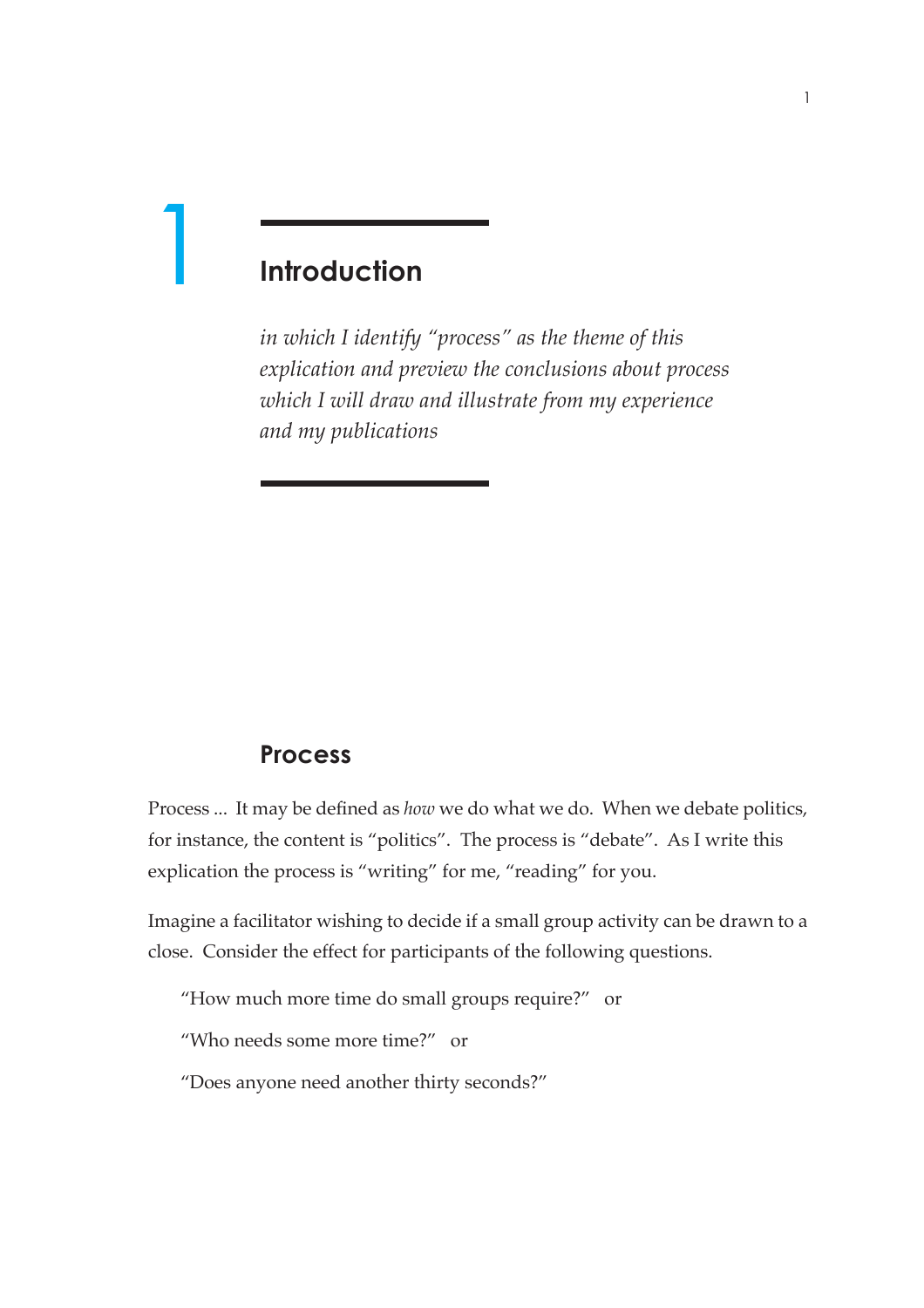Each of these has different effects on the participants. There are more choices than only these three. Similar choices occur very often in the course of facilitating a process. Moment by moment, skilled facilitators make decisions like this.

Process facilitation may be more effective when it is based on good theory. In the end, however, a facilitator has to manage the present process in the moment. I'm more than usually interested in theory, and I think I'm more aware than many facilitators of why I do what I do. When it matters most, however, I don't have time to be analytic. I have to act in the moment. Facilitation, I will argue, is a performing art. The facilitator adjusts the process from instant to instant in response to what happens.

For instance a sentence is repeated using different words in response to puzzled expressions. An unplanned extra activity or step is inserted when a facilitator judges that some essential outcome will not otherwise be achieved. A process is abandoned or modified because reactions unexpectedly reveal it as irrelevant or too threatening. Pace is speeded or slowed in response to participant reactions. The wording of an instruction is changed on the run to give extra emphasis to a point participants have so far neglected.

What are you then to make of the descriptions of process in this explication and the associated documents? The descriptions of processes do have a place in all this. Novice facilitators don't have enough experience to design effective processes for every need. Experienced facilitators have mental models to guide their processes; these mental models can be more useful (and can be more often tested) if explicit.

Whatever their experience, facilitators are likely to resort to the literature and to colleagues from time to time. They may wish to keep up to date. They may need a process for a specific purpose. Process descriptions serve therefore to capture some aspects of processes on paper.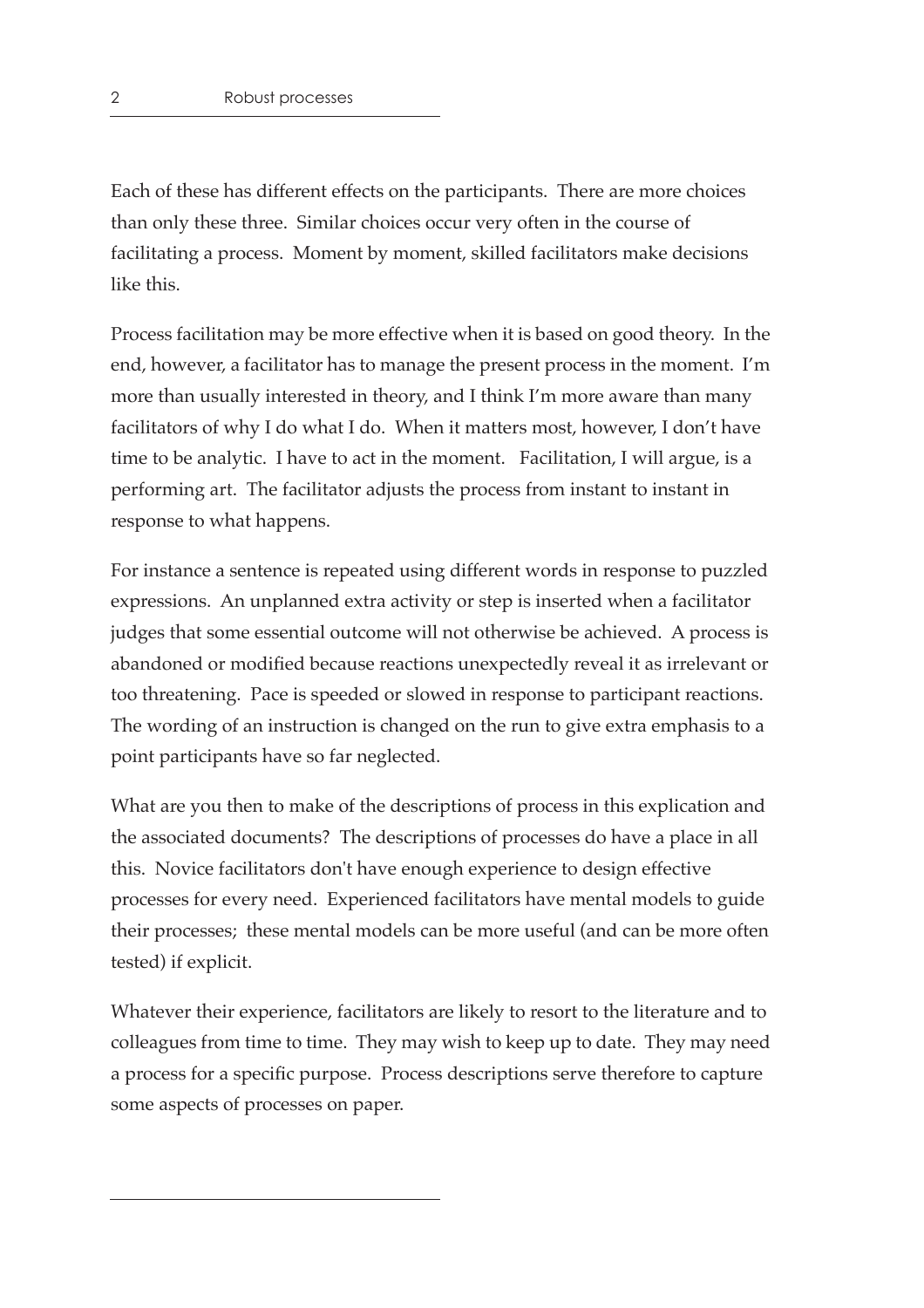I am arguing that a particular performance, if skilled, is likely to be responsive to the emerging situation and therefore necessarily flexible. A description on paper — or a "recipe" in the facilitator's head — may seem mechanical by comparison. An inherent tension thus exists between the performance and the description or model.

There is some benefit then in bringing the inflexible description on paper closer to the flexible process of a facilitator in action. It is a challenge to capture enough of the process to be useful without being overwhelming.

In addition there is a further difficulty.

## **The invisibility of process**

Most of the time, to most people, process is barely visible. In many situations there is an accustomed way of behaving, a set of tangible or intangible rules to follow. We don't have to follow the rules consciously. We can behave automatically while we focus our attention on the content that is being discussed.

Most of our institutions have set ways of behaving. In meetings we follow Robert's Rules (Robert, 1986) or some local variation. In parliament there are set procedures (often based on the same Robert's Rules) and a Speaker to ensure that they are followed, in action if not in spirit. Our courts are rule-bound. In our schools and universities there is often a surprising sameness in the processes used even when the content differs widely.

To most people, then, process does not require much attention. Some may even regard it as esoteric. There is one way to behave? When we have learned the one way we need not attend to it. Our conscious attention is taken up with the content of discussion. We manage the process in the background, as it were unconsciously.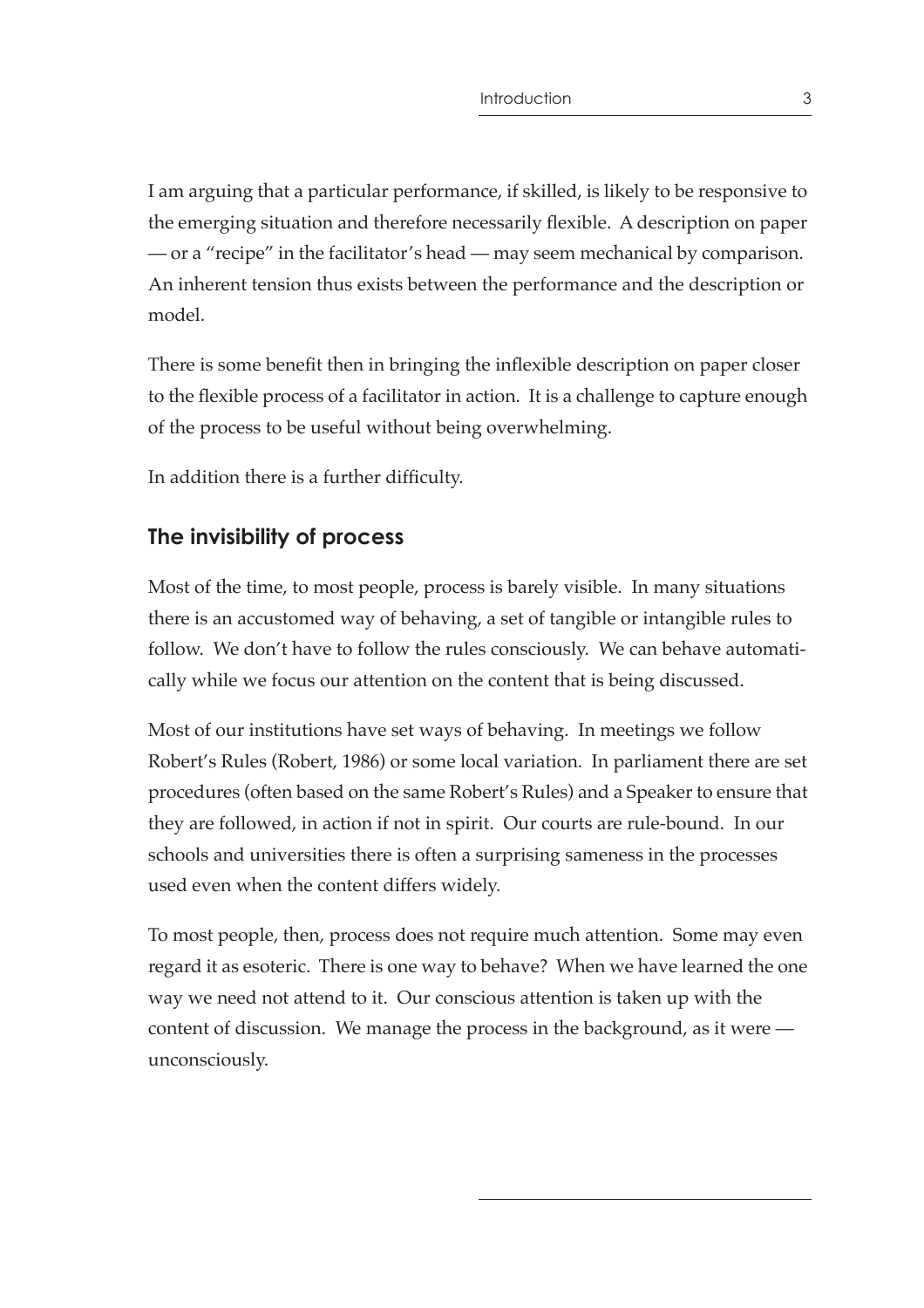There is almost always process. Whatever we do — drive a car, carry on a conversation, write a letter, discipline a subordinate, run for the bus — there is a "how" to what we do. Process provides something of a common denominator to link together many different activities.

In this document I am particularly concerned with process as it applies to learning, communication, change and research. As process is part of the underpinning of each of these I can draw on any one of them to illuminate the others.

### **Process facilitation**

There are people who are members of a growing process profession — process facilitation, or "process consultation" as Edgar Schein (1988, 1999) called it. Their skills are those required to design or change or manage processes. Many of them call themselves "facilitators" — they facilitate the problem-solving or the decision making or whatever the content task happens to be.

Many of them, too, carry out their profession as a performing art. They bring their prior experience to bear on the present situation. They do and say what has been useful for them in the past, choosing from their repertoire to suit the present situation. Some can barely explain how they do this let alone why they do it.

That's true of much of the behaviour of most of us. In fact John Peirce guesses that "over 99 [per cent] of what we do day in and day out" is tacit [2005: 131].

In acting from tacit knowledge, facilitators are similar to many other practitioners who acknowledge that their work is a performing art. Examples include many managers (Vaill, 1991) or teachers (Sarason, 1999) or even philosophers (Saarinen and Slotte, 2003) or portrait artists (Lawrence-Lightfoot, 2005).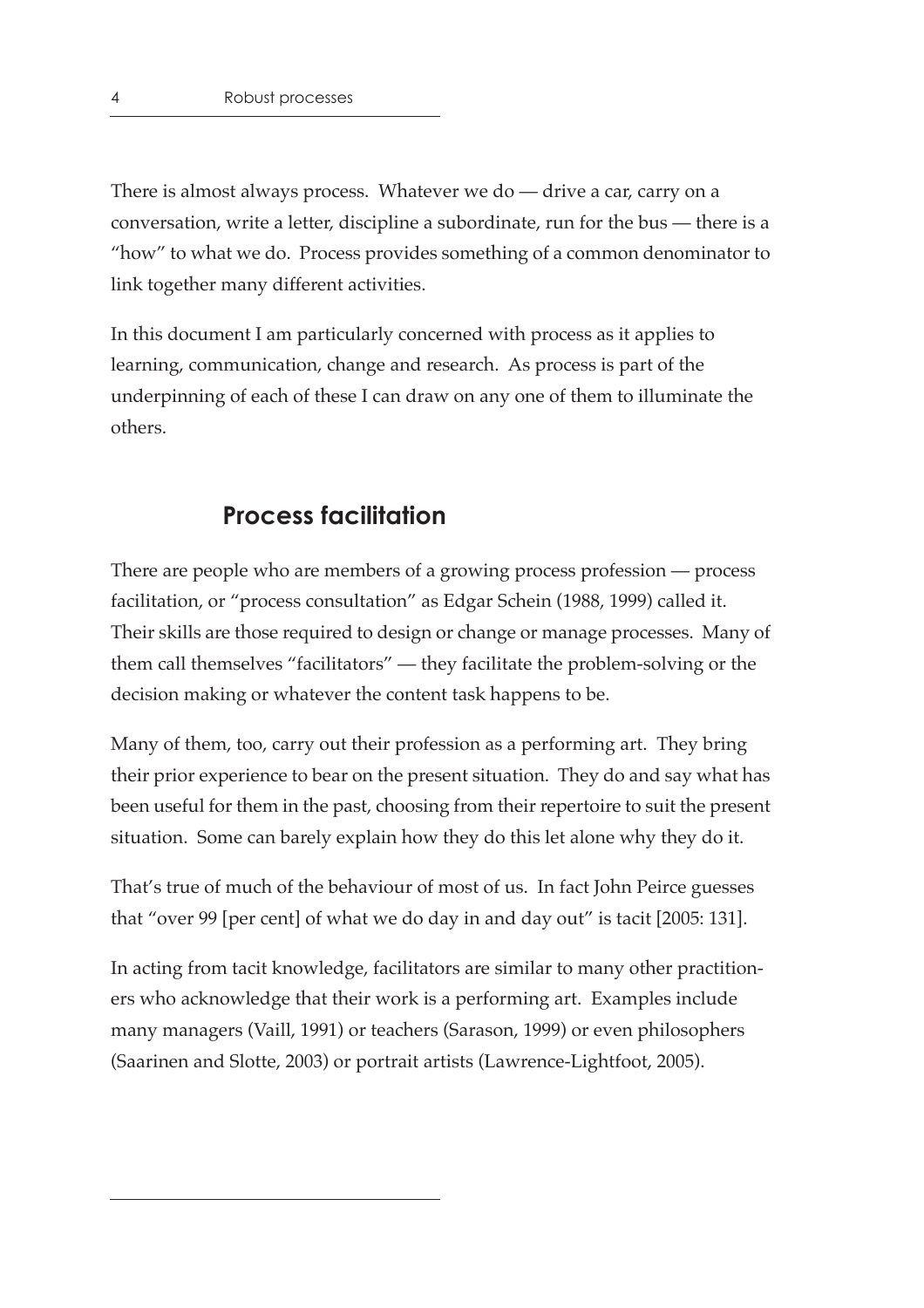It is as if their memory is in their muscles. As Michael Polanyi (1966: 4) put it in his seminal book, "we can know more than we can tell".

## **My experience**

So we are all designers and facilitators of processes. Some of us do so without being aware even that we do. Some of us acknowledge ourselves as facilitators of process, though without always being conscious of why we do what we do. Some of us wish we could be aware to some extent of the how and the why of our facilitation. It is to this third body of people that I write.

I have been a conscious designer and facilitator of process for over 30 years now. For almost all of that time I have helped others learn the relevant concepts and skills. I speak, therefore, not as a novice. I can claim to be reasonably well practised at this exotic profession. As I am by nature both reflective and sceptical I can also claim that I speak with more than average understanding.

My own interests reflect this experience and orientation. They are in the facilitation of process, in the design of processes which function well, and in helping others to learn processes and use them effectively and with understanding.

## **The explication**

In this explication I explore the nature of process. Illustrating my exploration with books and papers I have written I describe some of the ways in which processes can be designed and facilitated. My aim is to render the esoteric more ordinary, more within the grasp of those to whom it has previously been invisible or ignored. Part of my wish is to show how processes can be described in detail without becoming mechanistic. It is possible, while being detailed, to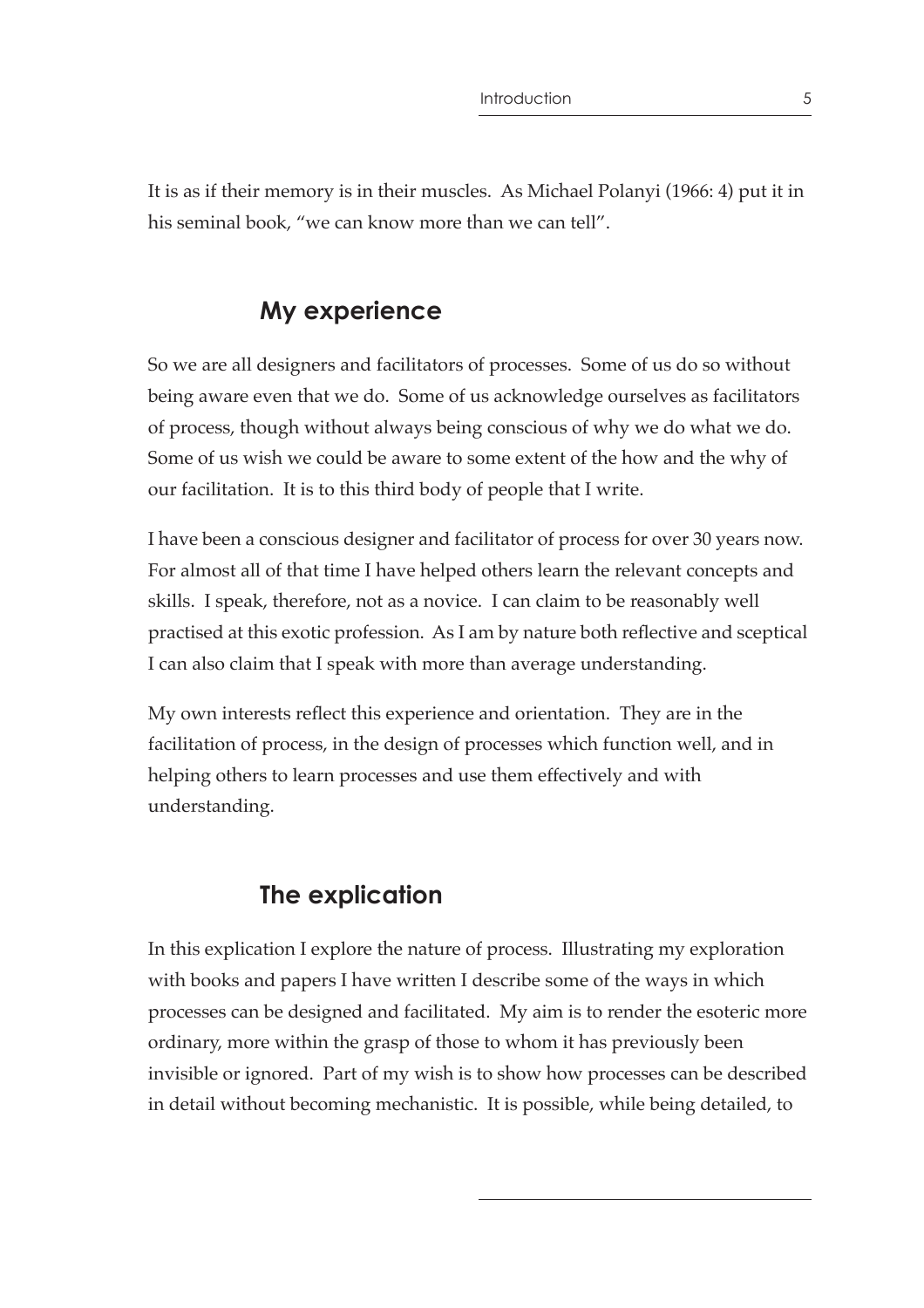preserve the flexibility which allows them to be tailored in the moment to the demands of the situation. A related wish is to place process understanding more within the reach of novices who have not previously thought much about process.

I've assumed that you won't wish to do more than sample the accompanying documentation. As each document is referred to, I therefore provide a citation and a brief summary. This and the accompanying discussion will give you enough understanding of the contribution made by the document without necessarily having to read the original. You are of course most welcome to read whichever documents you wish.

### **Contribution to knowledge**

To foreshadow the contribution to knowledge which these documents represent, here are some of what you will notice as you read the chapters of this explication.

There are practical contributions in the form of processes I have designed or co-designed or modified. Almost all include both process design and a theoretical rationale or associated concepts. Included are processes for data collection and interpretation:

- *convergent interviewing*, a rigorous yet flexible process for eliciting in-depth information in a way which is responsive to the informant and is efficient
- *structured focus groups*, a form of focus group which is robust in the hands of a novice facilitator and at the same time can handle more diverse and larger or smaller groups than conventional focus groups
- *group feedback analysis*, a variation on a technique developed by Frank Heller (1969; Heller and Brown, 1995), modified to increase informant participation and commitment to action without jeopardising rigour.

There are processes for resolving conflict or improving relationships, again mostly accompanied by concepts which help to explain their operation: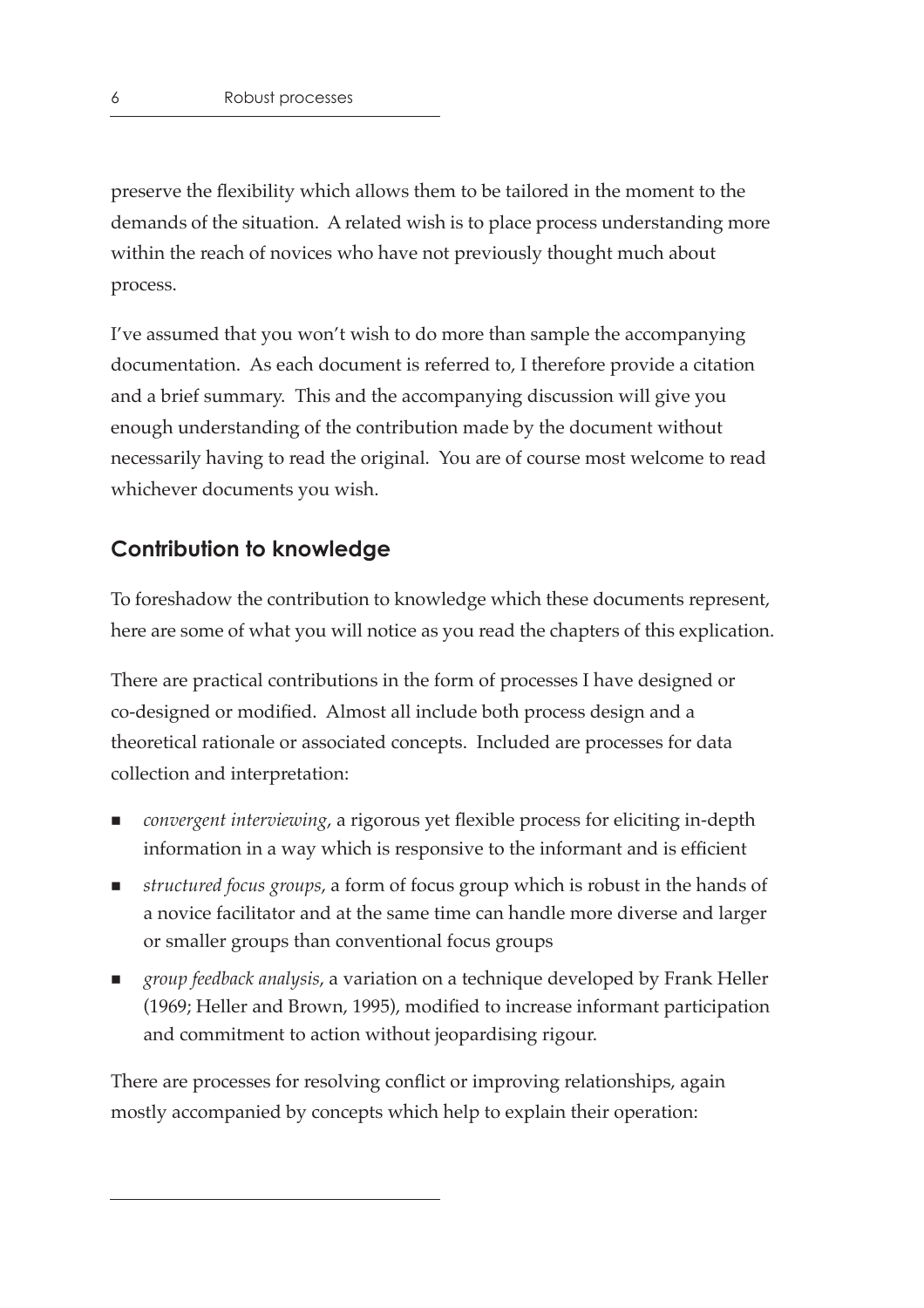- *conflict management*, a combination of nested processes powerful enough to resolve difficult conflicts yet learnable enough to be useful for relatively inexperienced practitioners
- *option 1.5* ("option one and a half"), a conflict management and decision making process for groups which have become polarised
- an approach to *team building*, developed through analysing conceptually what has to happen for a team to be cohesive and productive
- *personal history trip* (with Tim Dalmau), a small-group relationship building exercise which builds relationships by legitimising high self-disclosure.

There are processes and concepts for cultural diagnosis and change, developed jointly with Tim Dalmau:

- *history trip*, an identity-building process for an organisation
- *discussing the undiscussable*, a process for improving the culture of openness within a group
- a *diagnostic model* for defining the cultural issues in an organisation and choosing an appropriate intervention.

Other intervention processes (and supporting concepts) include:

- *search*, a workbook-based one-day version of a visioning exercise, modified from the approach of Fred and Merrelyn Emery (see Emery, M., and Devane, 1999; Emery, M., and Purser, 1996)
- the *Snyder evaluation process*, substantially elaborated and extended from an undocumented process I learned from Wes Snyder<sup>1</sup>

This select list does not include various processes for personal development and communication and group facilitation scattered throughout this thesis and the accompanying documents. *Helping groups to be effective* and *Values in action*, 2 to choose two documents, each include several processes.

<sup>1.</sup> At the time, a colleague at the University of Queensland.

<sup>2.</sup> Both book-size publications.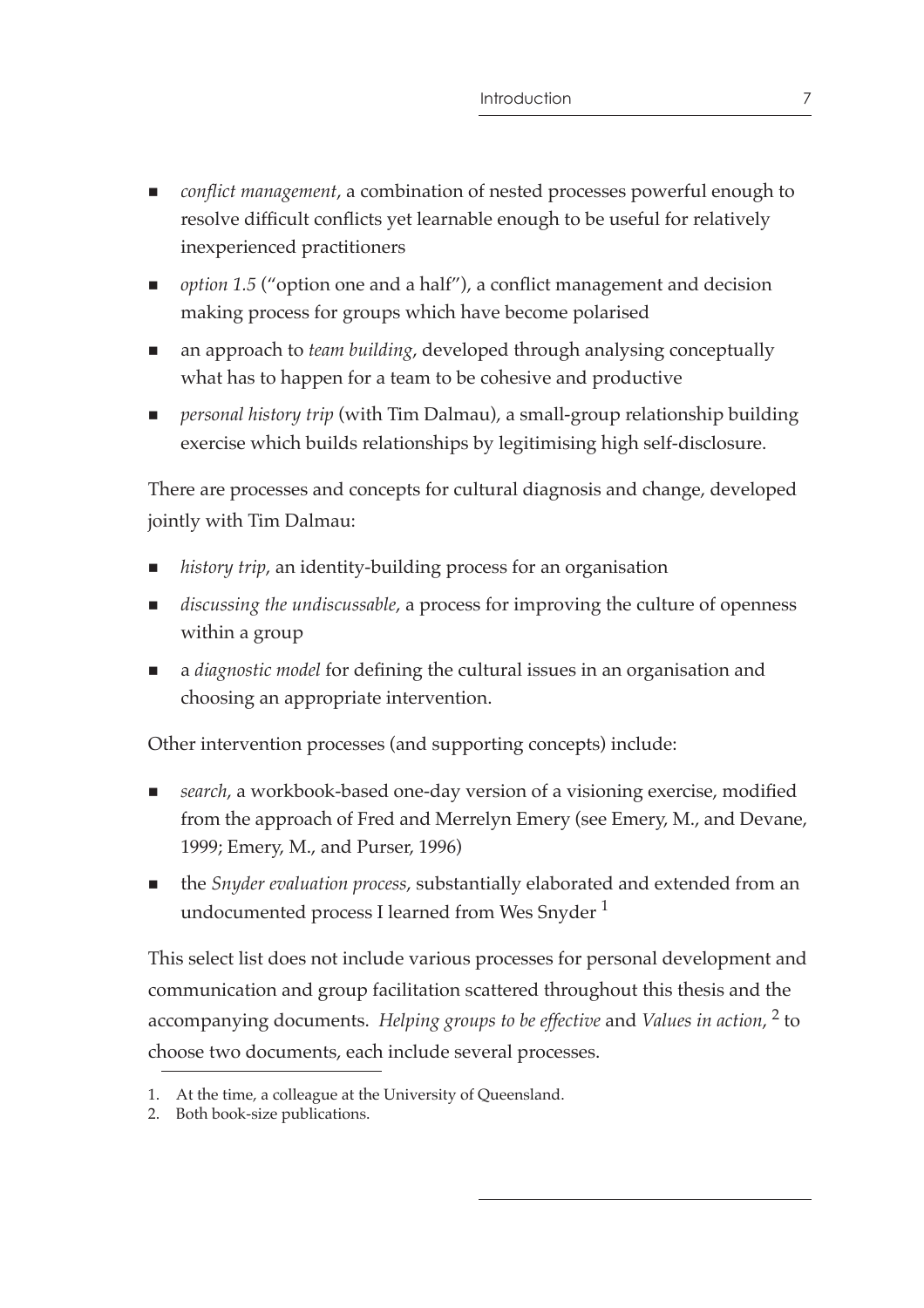More theoretical contributions (all with practical implications or applications) include:

- a "*dialectic engine*" for guiding data collection and analysis in ways which are both responsive to the situation and rigorous
- the *information chain*, a conceptualisation based on the ideas of Chris Argyris and Don Schön (e.g. 1974), described in *Helping groups to be effective* and *Frameworks for third party conflict management*, <sup>3</sup> useful in communication and conflict management
- the concept of metaprocesses; these are processes for designing or learning processes
- an analysis in chapter 3 of this explication showing how practitioner theories and experimentally-derived theories can be related
- the concept (and process) of escalating interventions, an approach to group facilitation which can be used by group members as well as facilitators  $4$
- the concept (and process) of *making the process visible*, used to intervene in a group in ways which share the responsibility with participants
- the concept of *strategic concepts*, useful in unfreezing participants or reframing their perceptions. 5 I identify some of these later in the thesis
- the extension of Stanley Coopersmith's (1967) recommendations for childrearing to develop a model of leader/team or educator/class relationship.

In addition there are the many concepts accompanying the process contributions mentioned above. This explication then adds a contribution of its own: the description in chapter 7 of the nature of robust processes. It is a theoretical contribution with usable and practical implications.

<sup>3.</sup> Both are documents attached to this explication.

<sup>4.</sup> This and the next entry are described in *Helping groups to be effective*, a bound publication in the final volume of the thesis.

<sup>5. &</sup>quot;Unfreezing" is preparing for change by being willing to abandon ideas and perceptions; "reframing" is a change in the meaning that a participant attributes to a situation or event.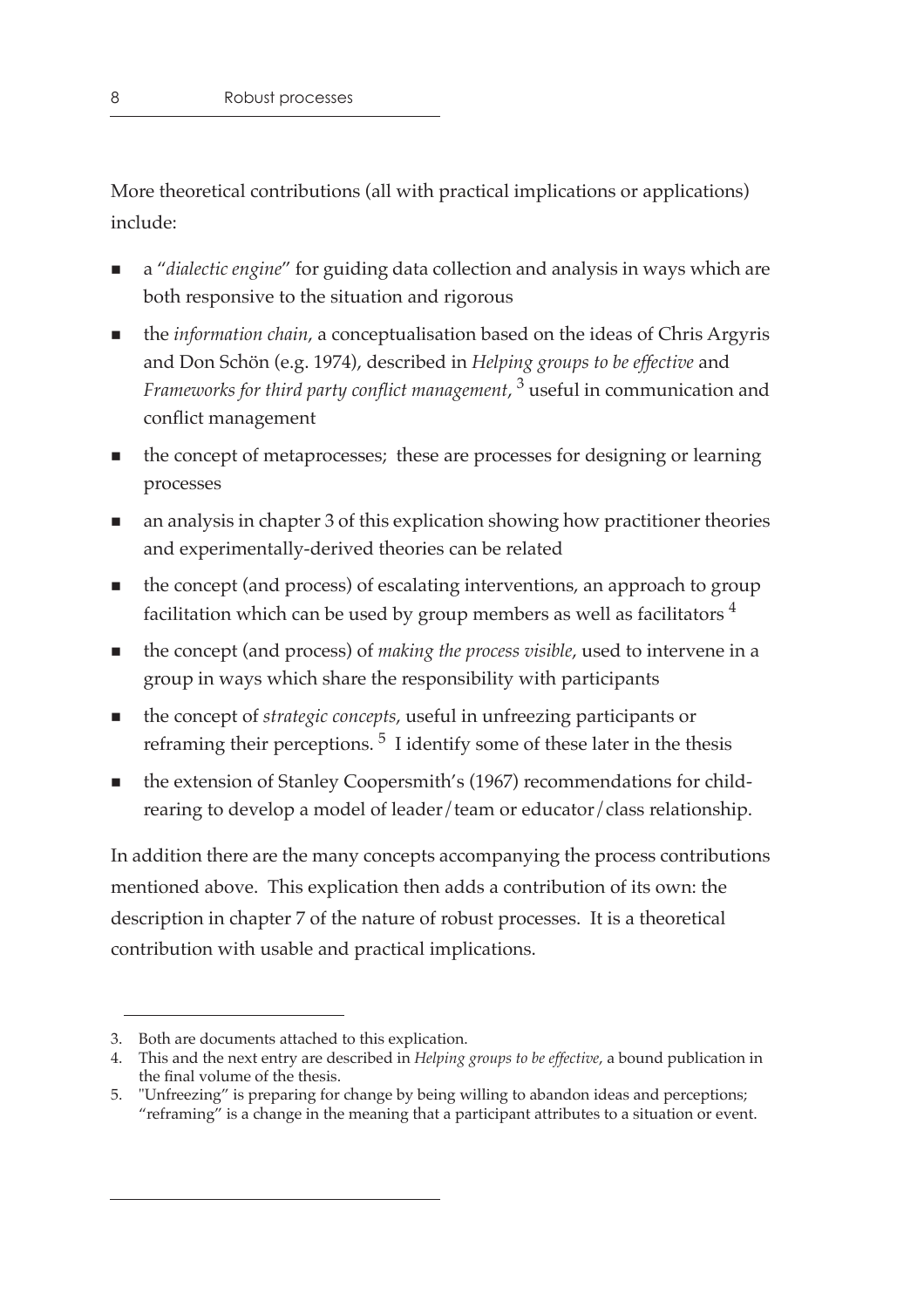I think my most important contribution to knowledge is less tangible than the items in the lists above. It consists of the thousands of people who have learned process skills and understanding with my support and modelling. You may catch glimpses of it in the learning designs of chapter 4. It may also be apparent to some extent in the attempts to make process clear in the documents attached to this explication.

Most of these contributions listed above will be described in chapters 4 to 6 and to some extent, chapter 3. Before that, there are some other preliminaries to be addressed.

## **Thesis structure**

Chapter 2, which follows, provides some context. It contains a brief chronology of my work history. It identifies the most important of the theories and concepts which guide much of my work. Completing the preliminary sections Chapter 3 outlines some of the epistemological assumptions which guide the thesis.

Then follow in turn three chapters on process. Each provides some directly relevant background, identifies relevant writing that I have done, and draws some conclusions about process design and facilitation. Chapter 4 discusses learning processes in the classroom and training room, with a particular emphasis on experiential and democratic approaches. Chapter 5 considers change processes for community and organisation development and related applications. In Chapter 6 the emphasis is on research processes, especially action research and evaluation.

It might appear from this summary that the three areas — learning, change, research — are more independent than they actually are. It will become apparent as we proceed that they overlap substantially. Each of them informs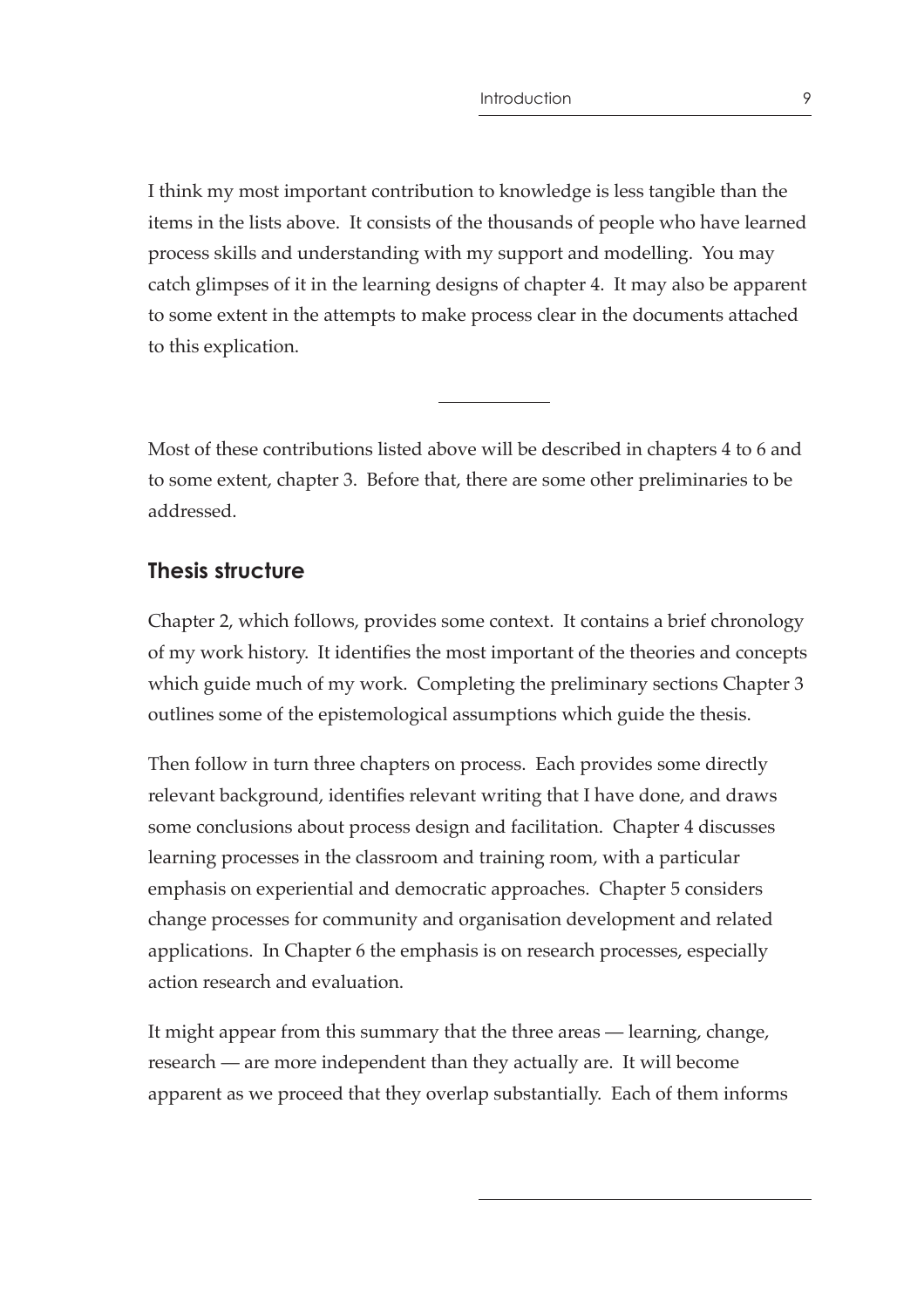almost all of my work. Though the organisation of them here is roughly chronological they are taken separately as much for convenience of exposition as for any other reason.

Chapter 7 then draws together the thoughts which arise from looking back at almost three decades of experience. A brief chapter 8 then gathers the important conclusions and contributions, reflects on the thesis as a whole, and looks ahead to the future.

Figure 1.1 captures the structure graphically.



Fig. 1.1 Thesis structure

At its best and most flexible, facilitation is as much art as science. The processes which skilled facilitators use are often designed and implemented without conscious awareness. This raises an important question. How can I do justice in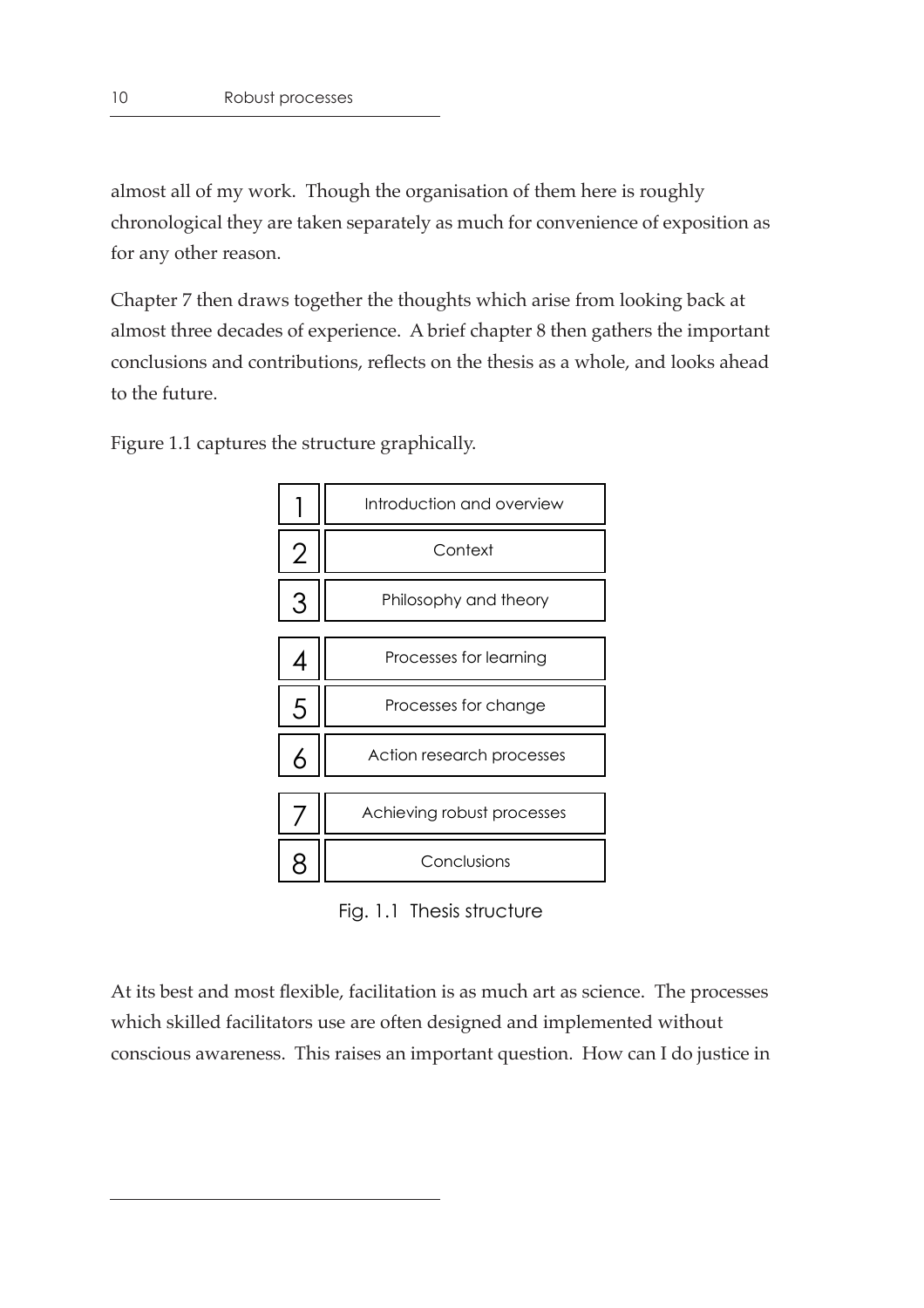a description to processes which take place in action, and which are flexible and creative? To this important question I'll return later.

Chapter 2, which follows, provides a background against which the ideas informing the thesis will be more evident.